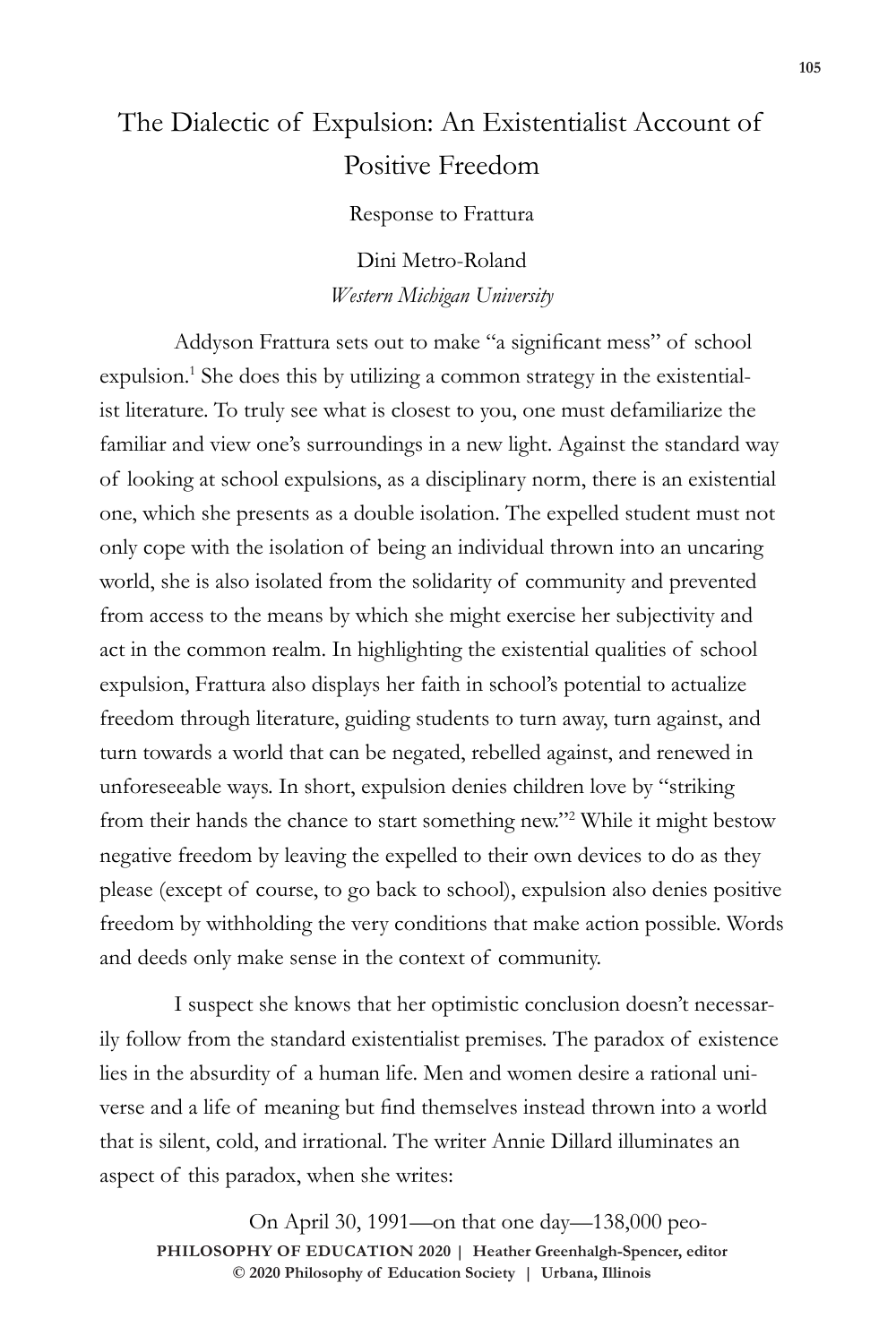ple drowned in Bangladesh. At dinner I mentioned to our daughter, who was then seven years old, that it was hard to imagine 138,000 people drowning. "No, it's easy," she said. "Lots and lots of dots, in blue water."<sup>3</sup>

And again, in her description of the goings-on of a hospital.

On wards above and below me, men and women are dying. Their hearts seize, give out, or clatter, their kidneys fail, their lungs harden or drown, their brains clog or jam and die for blood. Their awarenesses lower like lamp wicks. Off they go, these many great and beloved people, as death subtracts them one by one from the living—about 164,300 of them a day worldwide, and 6,000 a day in the United States—and the hospitals shunt their bodies away. Simultaneously, here they come, these many new people, for now absurdly alike—about 10,000 of them a day in this country—as apparently shabby replacements.4

Frattura suggests that a utilitarian logic devoid of human freedom reduces our lives to probabilities, where we can only recognize others as lots and lots of dots in blue water. But the human search for meaning expects more from the world. This is what Camus characterizes as the absurd, the "confrontation between this human need and the unreasonable silence of the world."<sup>5</sup> "From this perspective of the system of the cosmos," writes Maxine Greene, "things seem to happen automatically, irresistibly. We think in terms of trends, probabilities, statistical certainties."<sup>6</sup> Our lives are rendered cosmically insignificant.

As an educational account, the standard existentialist stance doesn't offer much consolation against this problem of insignificance. It might be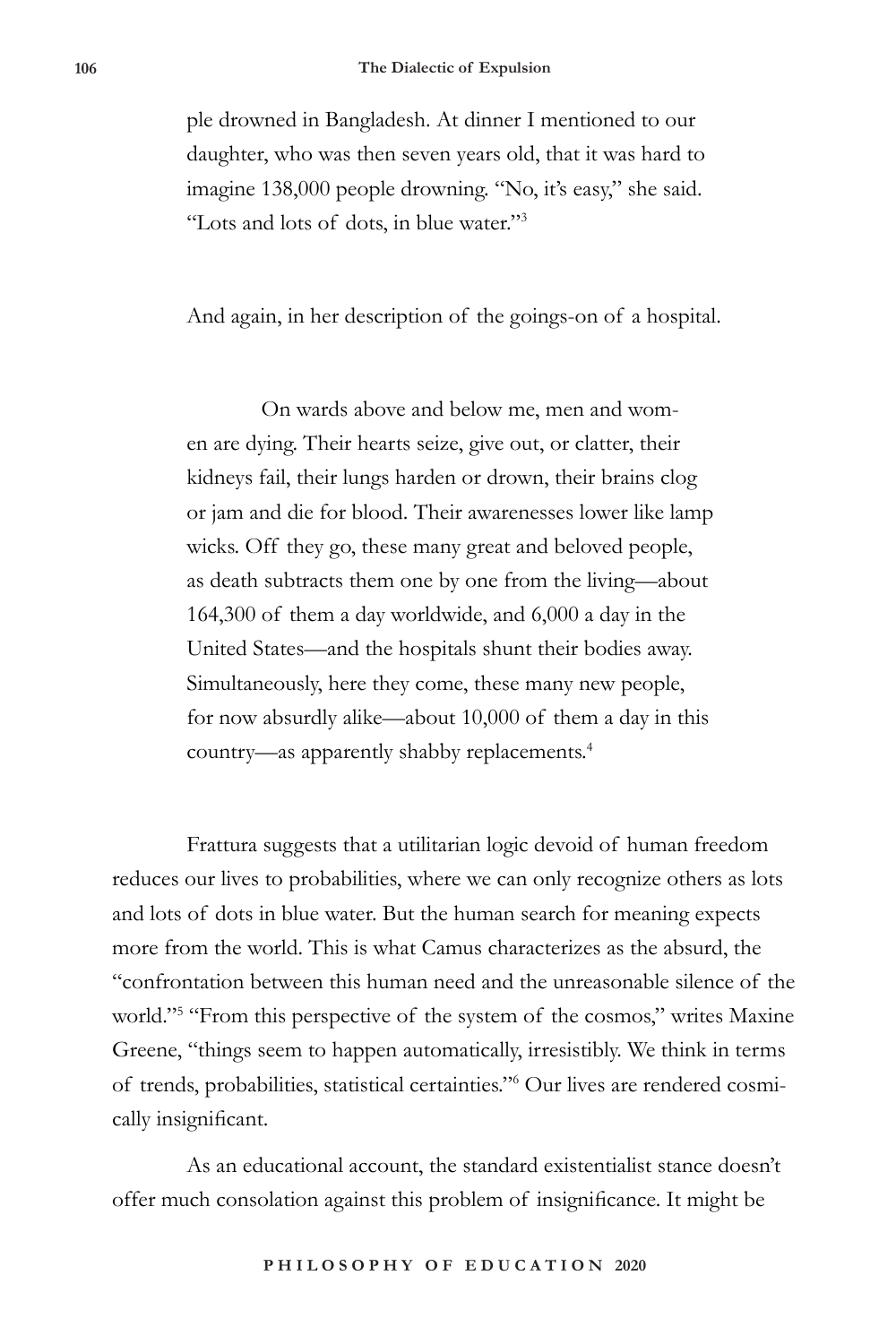argued that schools serve as the ideal breeding ground for bad faith, where complacency and conformity are cultivated like nowhere else. We are sorted and categorized, we bend to traditions and norms, we take on predetermined roles and functions in society, and if we are really good at doing these things, we become excellent sheep. The standard existentialist interpretation sees more liberatory potential in being expelled than remaining within the hallowed halls of the academy. Why not drive them out and wake them from their slumbers? Why not expose their myths, the "nakedness to the everyday" in the quickest and most emphatic fashion?<sup>7</sup>

But where many see hopelessness, Frattura sees creative potential. Rejecting the utilitarian account of schooling, she imagines school as a fertile place for risk, freedom, and solidarity. "From a human perspective," writes Greene, "that of a teacher beginning a school year, a writer beginning a book, a child beginning the first grade, nothing is fully predictable or determined. All kinds of things are possible, although none can be guaranteed. When risks are taken, when people do indeed act in their freedom, a kind of miracle has taken place."<sup>8</sup> School expulsion denies the expelled from this important realm of experience.

Smoothing out its nihilist edges, then, Frattura recasts existentialism around the distinction between negative freedom (freedom from outside intervention) and positive freedom (the power to renew the world with others.) She turns to Hannah Arendt and Maxine Greene to give her account its existential teeth.

Of course, Arendt's school is not the ideal place for the exercise of positive freedom. Schools serve as proving grounds where teachers prepare children for their second birth, their eventual entrance into the public realm of adults. Our potential for positive freedom lies in the human capacity to renew our common world in creative, unpredictable ways. The Arendtian form of positive freedom is the speech and action exercised among equals in the public realm of radical plurality. In keeping with an existentialist spirit, the effects of speech and action are unforeseeable and irreversible. They outlast us all. But without the initiation into the adult world provided by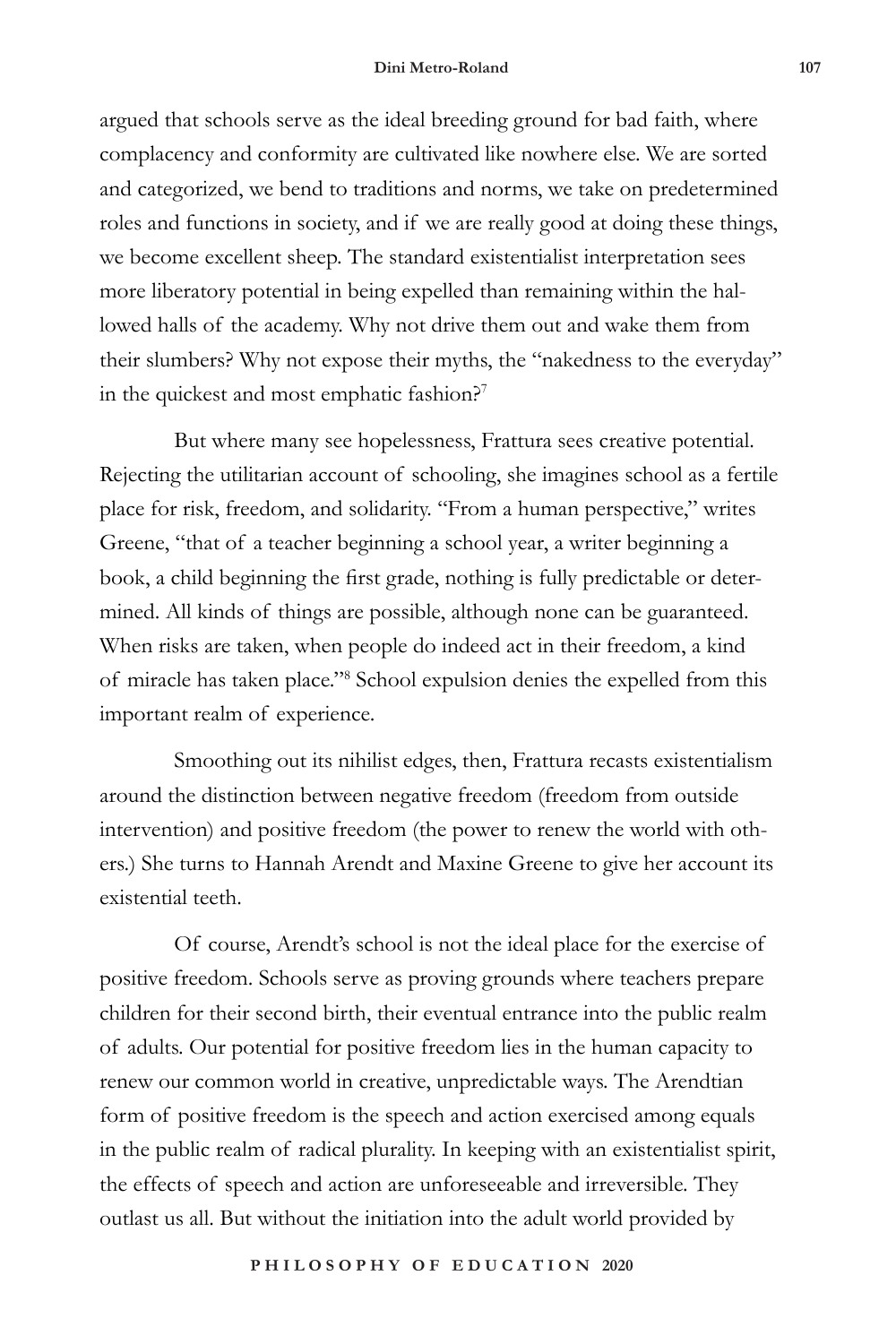schools, children are fated to flit across the social surface of things, blindly following fads and bullies or burning out in the glare of the public spotlight. Expulsion, then, denies a person's opportunity to one day participate in the renewal of the common world. This denial diminishes both the freedom of the individual and the plurality of the community. It is in this sense that we might understand Jean-Paul Sartre's claim that "nothing can be good for any of us unless it is good for all."<sup>9</sup>

But Frattura is interested in promoting positive freedom in the schools. Drawing from the work of Maxine Greene, Frattura espouses a form of freedom that can be cultivated and exercised in the classroom through literature. Literature is a side entrance to reality; it decenters our narcissist outlook, nudging students from their complaisant ways of being to rebel against an intolerable status quo. Negation, Rebellion, and Freedom is the Hegelian dialectic of this freedom. For Frattura, "imaginative and existential literature offer what expulsion denies—the leading forth of the educational."<sup>10</sup>

It is an open question whether this form of freedom is what is needed. What I most appreciate in this paper is the resistance against utilitarian thinking, the reduction of students to numbers and probabilities. While it might be asking too much to eradicate utilitarian thinking from education entirely—after all, this account of education, as Frattura states, is the cream swirling in all our morning coffees—there is certainly room for other accounts. As Danielle Allen points out, while macrolevel utilitarian concerns dominate administrative and policy circles, teachers who love the world and love their students will always find a way to cultivate the flourishing of individuals.11 In the end, education will have to offer something more than a utilitarian account of itself if it is to successfully challenge the practice of school expulsion. Drawing from Greene, Frattura believes that we can face the paradoxes of existence and society by surpassing the given and looking "at things as if they could be otherwise."<sup>12</sup>

Of course, there are many ways to face our existential paradox. Albert Camus would tell us to face facts and live within the tension. We cannot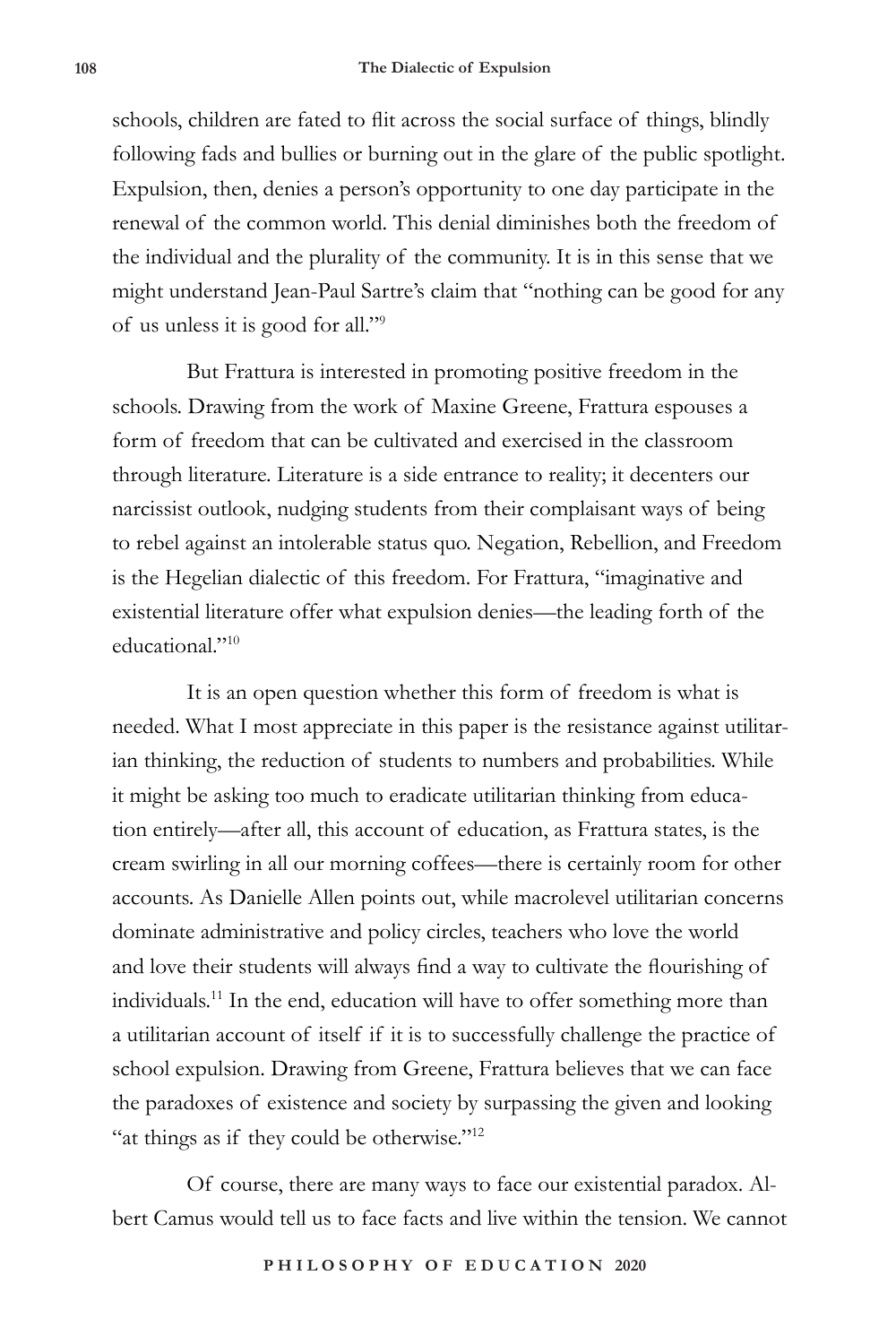console ourselves with societal myths without also succumbing to bad faith. The paradox of existence is without resolution. Others who face the facts of our existence might marvel at the miracle of human life anyway. This seems to be Dillard's strategy back at the hospital.

> At the sink in the maternity ward, nurse Pat Eisberg is unwrapping another package. This infant emerged into the world three weeks early; she is lavender, and goopy with yellow vernix, like a Channel swimmer. As the washcloth rubs her, she pinks up. I cannot read her name. She is alert and silent. She looks about with apparent concentration: she pays great attention, and seems to have a raw drive to think.

> She fixes on my eyes and, through them, studies me. I am not sure I can withstand such scrutiny, but I can, because she is just looking, purely looking, as if she were inspecting this world from a new angle. She is, perhaps for the first time, looking into eyes, but serenely, as if she does not mind whose eyes she meets. What does it matter, after all? It is life that glistens in her eyes; it is a calm consciousness that connects with volts the ocular nerves and working brain. She has a self, and she knows it; the red baby knew it too.

> This alert baby's intensity appears hieratic; it recalls the extraordinary nature of this Formica room. Repetition is powerless before ecstasy, Martin Buber said. Now the newborn is studying the nurse—conferring, it seems, her consciousness upon the busy nurse as a general blessing. I want to walk around this aware baby in circles, as if she were the silver star's hole on the cave floor, or the Kaaba stone in Mecca, the wellspring of mystery itself, the black mute stone that requires men to ask, Why is there here, instead of nothing? And why are we aware of this question—we people, particles going around and around this black stone? Why are we aware of it?<sup>13</sup>